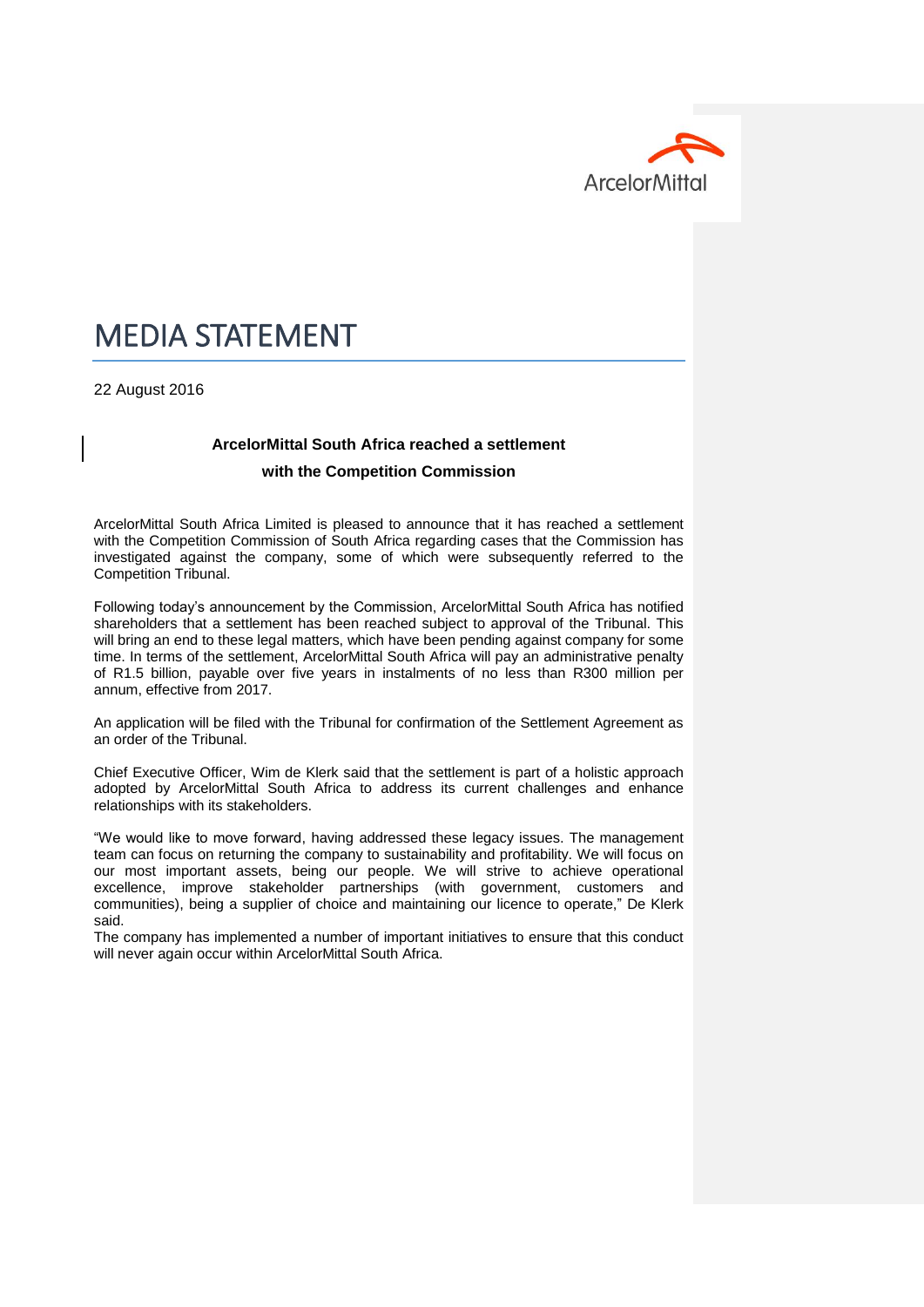

# **The salient terms of the Settlement Agreement are summarised below:**

# **Administrative Penalty**

The company will pay an administrative penalty of R1.5 billion, payable over five years in instalments of no less than R300 million per annum, commencing in 2017.

No interest will be levied on the administrative penalty for the first 18 months from the date on which the Settlement Agreement is made an order of the Tribunal, and thereafter interest will be levied on the remaining outstanding balance at the prevailing interest rate prescribed by the Minister of Finance, currently 10.5%.

# **Admissions**

Of the six matters pending before the Competition Commission, the company has admitted guilt in respect of two matters - being the Long Steel matter, relating to allegations of price fixing, allocating customers and sharing commercially sensitive information; and the scrap metal matter relating to allegations of price fixing by the company as a consumer of scrap.

# **Pricing remedy for flat products**

The company has made no admission regarding the excessive pricing complaint and the Competition Commission has made no finding in this regard. Notwithstanding, in light of the previous concerns regarding pricing and ArcelorMittal South Africa's commitment to work with Government and all stakeholders to contribute to growth of the South African economy, the company has agreed to a pricing remedy for local flat steel products.

In terms thereof, ArcelorMittal South Africa shall for a period of five years not be permitted to earn an EBIT (earnings before interest and tax) margin percentage greater than 10% relating to flat steel products sold in South Africa over a 12 month-period (measured over the company's financial year).

However, ArcelorMittal South Africa will be permitted to exceed the 10% cap up to a maximum of 15% in certain defined circumstances.

#### **Investment**

ArcelorMittal South Africa will continue with the capital investment already committed of at least R4.6 billion over the five-year period, subject to it being affordable and feasible in the light of the current financial circumstances.

# **Monitoring**

There are provisions for monitoring by the Competition Commission which will allow for ongoing engagement and the sharing of information, as well as the opportunity to engage if there are significant changes in the economic, financial and market circumstances.

ArcelorMittal South Africa has been proactive and has already implemented various interventions to ensure that there is more vigilance to guard against such conduct occurring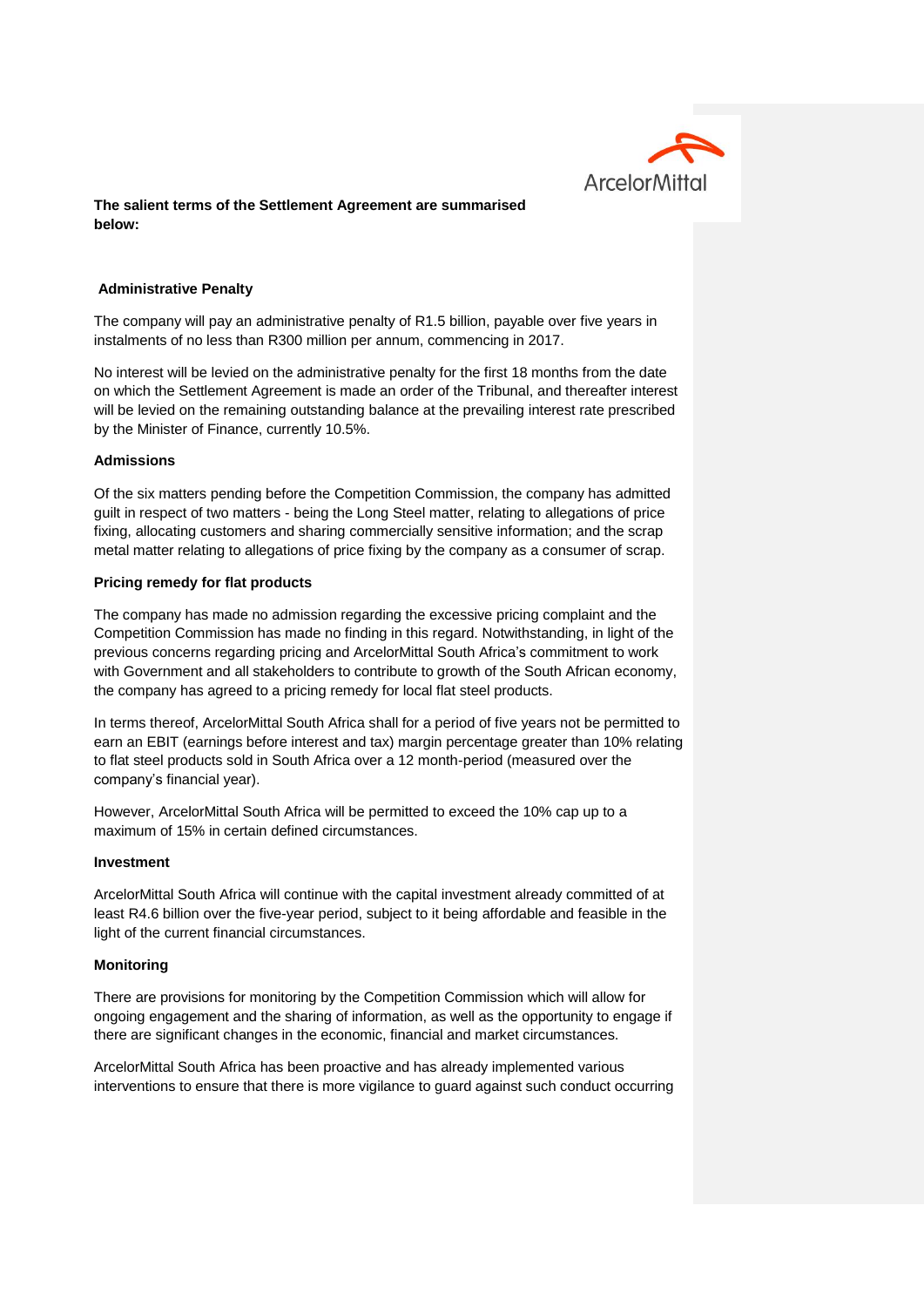

in the future. We will ensure continuous communication in this regard and will further enhance various training and compliance programmes.

There is a firm commitment by the leadership of ArcelorMittal South Africa to ensure that the company continues to be a good corporate citizen that makes a valuable contribution to the socio-economic development of the country and the communities in which it operates, and that it will conduct its business in an open, transparent and responsible manner.

#### **For further information please contact:**

Themba Sepotokele

Manager: Corporate Communications and Branding

Tel: (016) 889 2425 / 083 468 1415